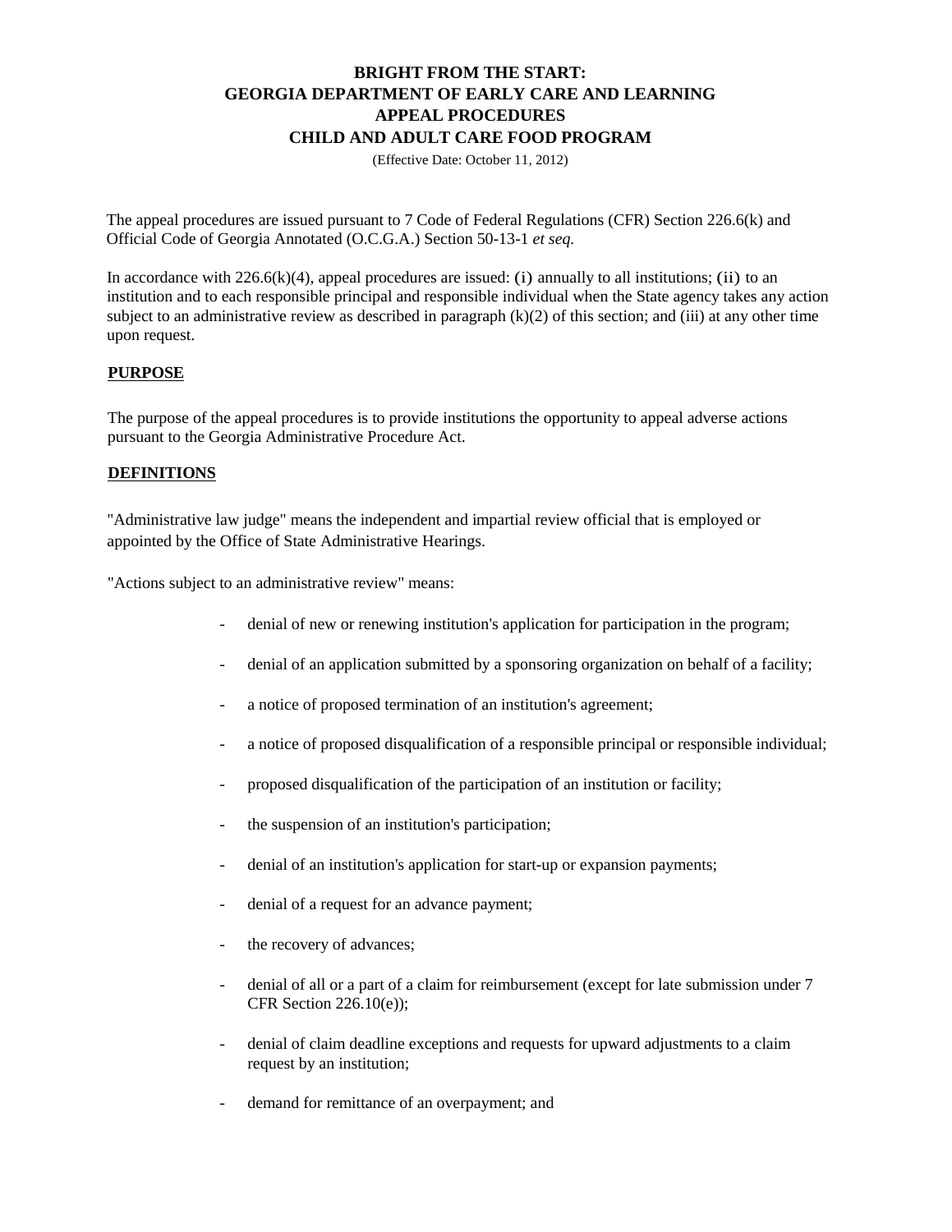- any other action of the state agency affecting the participation of an institution in the program or the institution's claim for reimbursement (including, but not limited to denial of an institution's Program budget or any portion of the Program budget, Bright from the Start's determination of an unallowable program cost, etc.).

"Actions not subject to an administrative review" means:

- a decision by FNS to deny an exception request by an institution for payment of a late claim, or for an upward adjustment to a claim;
- a determination that an institution is seriously deficient;
- a determination by Bright from the Start that the corrective action taken by an institution or by a responsible principal or individual does not completely and permanently correct a serious deficiency;
- Disqualification of an institution or a responsible principal or responsible individual, and the subsequent placement on the Georgia Disqualified List and the National Disqualified List (NDL), Bright from the Start's refusal to consider its application to participate when either the institution or one of its principals has been placed on the NDL or Bright from the Start's refusal to consider an application submitted by a sponsoring organization on behalf of a sponsored facility that has been placed on the NDL;
- Termination of a participating institution's agreement, including termination of a participating institution's agreement based on the disqualification of the institution by another State agency or FNS;
- A determination, by either Bright from the Start or by United States Department of Agriculture Food and Nutrition Services (FNS), that the corrective action taken by an institution or a responsible principal or individual is not adequate to warrant the removal of the institution or the responsible principal or individual from the NDL; and
- Bright from the Start's refusal to consider an institution's application when either the institution or one of its principals has been placed on the NDL, or Bright from the Start's refusal to consider an institution's submission of an application on behalf of a facility when either the facility or one of its principals is listed on the NDL.

"Appellant" means the institution requesting an appeal of the state agency's adverse action.

"Institution" means a sponsoring organization, a child care center, outside-school-hours care center or adult day care center which enters into an agreement with the state agency for participation in the program.

"Office of State Administrative Hearings" (OSAH) means the executive state agency responsible for the administration of the Georgia Administrative Procedure Act. OSAH is not accountable to the management of the CACFP or the state agency.

"Program" means the Child and Adult Care Food Program (CACFP).

"State agency" means Bright from the Start: Georgia Department of Early Care and Learning. (Bright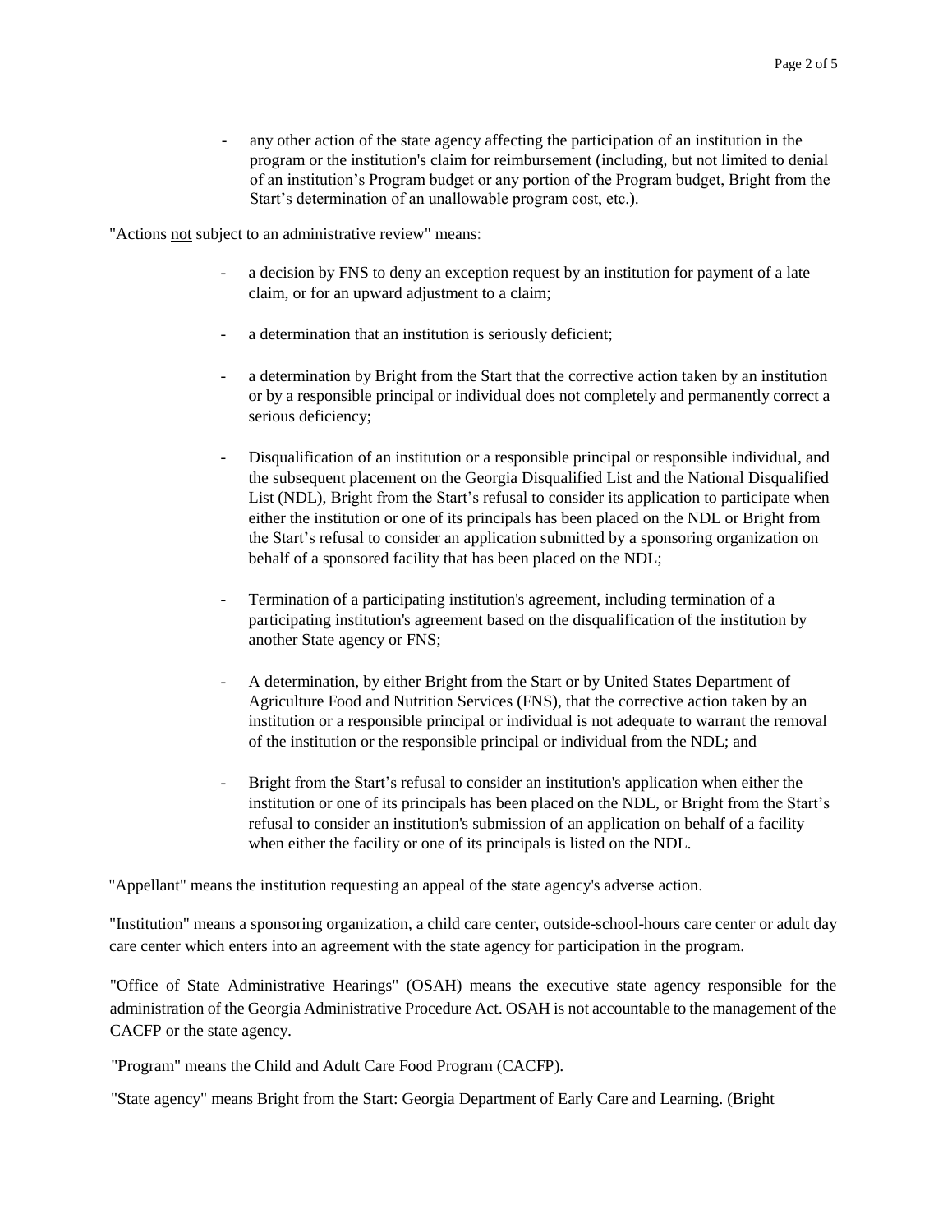from the Start).

"USDA" means the United States Department of Agriculture.

#### **POLICY**

The Georgia Administrative Procedure Act, O.C.G.A. Section 50-13-1 et seq., governs the appeal procedures for institutions.

Notices of adverse action shall be issued by the state agency in writing and shall state the type of action, the cause for the action, and if applicable, the financial effects. Notices shall also describe the institution's right to appeal the action and these procedures. Notices shall be addressed to the institution's executive director, chairman of the board, principals and responsible individuals.

Institutions that appeal an adverse action must request either a review of the record or a hearing. This request must be in writing and received by the agency within fifteen (15) days following the day of receipt of the agency's notice of adverse action. The state agency must acknowledge the receipt of the request for an administrative review within ten (10) days of its receipt of the request. The request must identify the name, address and telephone number of the Appellant's attorney, if the Appellant has one at the time of the appeal request, and the specific adverse action(s) the Appellant wishes to appeal and the reason(s) why the state's decision should be overturned. Once received, Bright from the Start will then transmit the request to OSAH for handling along with all pertinent written documentation that led to the action. Bright from the Start will provide the Appellant with a copy of the documents it transmits to OSAH requesting a hearing on the Appellant's behalf. With respect to the type of appeal being requested:

- If an institution requests a review of the record, it is responsible for submitting all of the requisite written documentation to Bright from the Start within the specified deadline. Thereafter, Bright from the Start will forward this documentation to OSAH.
- If an institution requests a hearing, any information on which Bright from the Start based the adverse action shall be made available upon request to the Appellant for inspection. OSAH will give adequate notice to the parties of the place, date, time and procedures of the hearing in accordance with the federal regulations (7 CFR  $226.6(k)(5)(iv)$  through (x)). All hearings will be held in Atlanta, Georgia, at OSAH pursuant to the Rules and Regulations of the State of Georgia, Chapter 616-1-1, Rules of the Office of State Administrative Hearings.

Decisions of the Administrative Law Judge will be rendered in a timely manner, in accordance with the federal regulations (7 CFR 226.6(k)(5)(i)).

The adverse action shall remain in effect while the appeal process is ongoing. During this timeframe, the Appellant may continue to submit claims for reimbursement under the CACFP until the Administrative Law Judge issues a Final Decision; provided, however, that claims may not be submitted for payment by an institution in any situation in which the underlying adverse action is based on a serious health and safety violation, an imminent threat to the health and safety or welfare of the participants, or fraud (7 CFR 226.6 (c)(5)). In all other instances, institutions shall be reimbursed for any meals served that are supported by appropriate documentation.

The Administrative Law Judge will issue a Final Decision that either party may seek a judicial review of by filing a petition with either the Fulton County Superior Court or the superior court of the county of residence of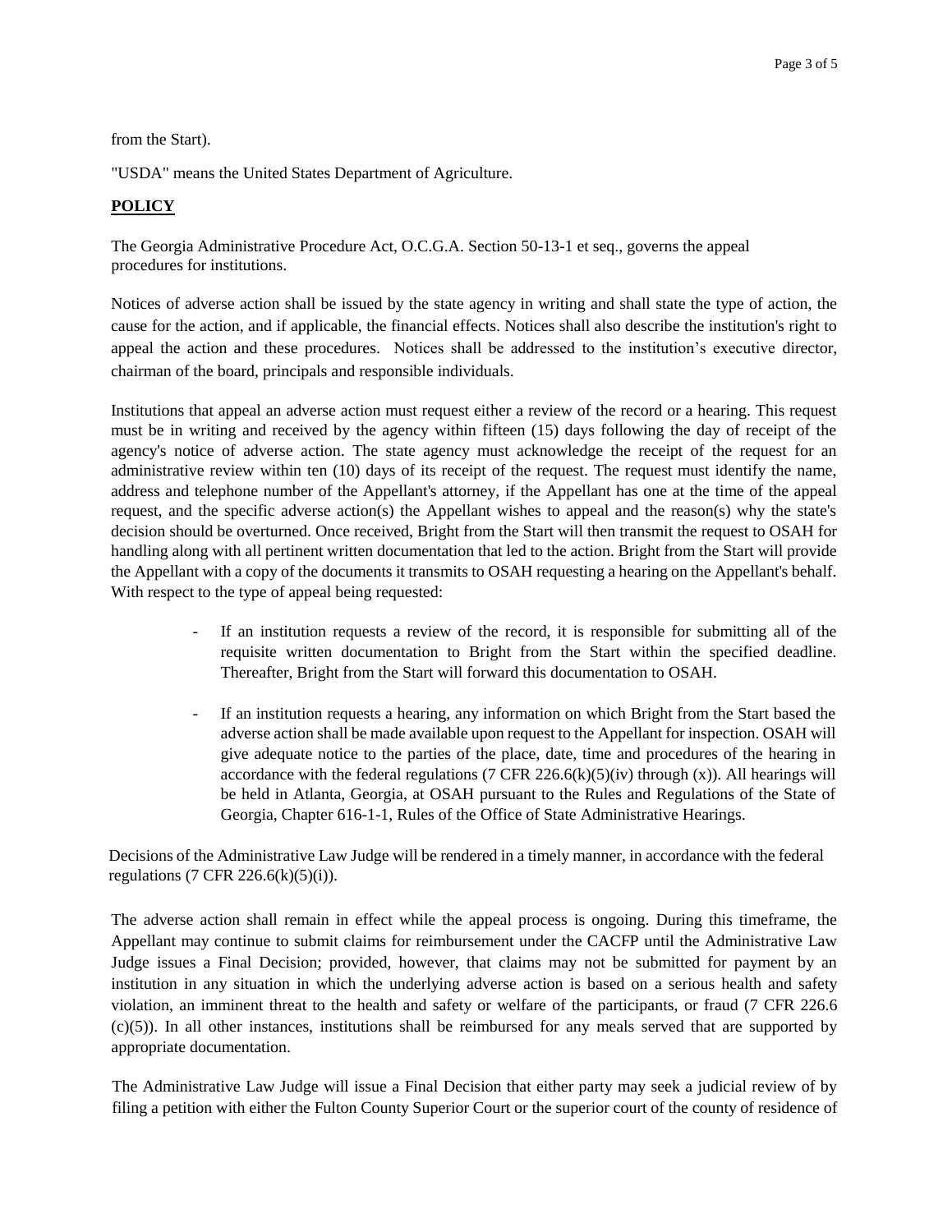the Appellant. As of the date on which a Final Decision is issued by an Administrative Law Judge affirming a determination by the state agency to terminate an institution from the CACFP, Bright from the Start will no longer pay any claims for reimbursement unless it is otherwise ordered to do so.

#### **PROCEDURES**

All appeal requests of adverse actions must be submitted in writing to the Chief Legal Officer, Bright from the Start, 2 Martin Luther King Jr. Drive SE, 754 East Tower, Atlanta, GA 30334 . Such written requests must be received by the agency within fifteen (15) days following the day of receipt of the agency's notice of adverse action. The state agency must acknowledge the receipt of the request for an administrative review within 10 days of its receipt of the request. The request must identify the specific adverse action(s) the Appellant wishes to appeal, the reason(s) why the state's decision should be overturned, and the name, address and telephone number of the Appellant's attorney, if one has been retained at the time of the appeal request. An Appellant must request either a review of the record or a hearing. Bright from the Start will forward the appeal request to OSAH and provide the Appellant with a copy of the transmittal.

- 1. Hearing: An Appellant may request a hearing that may be attended in person. At its own expense, an Appellant may retain counsel to provide legal representation at the hearing, which will be scheduled by OSAH. Advance notice to the parties will be given by OSAH of the place, date, time and procedures of the hearing in accordance with the federal regulations 7 CFR 226.6(k)(5)(iv) through (x). Hearings will be held in Atlanta, Georgia, at OSAH pursuant to the Rules and Regulations of the State of Georgia, Chapter 616-1-1, Rules of the Office of State Administrative Hearings.
- 2. Review of the Record. Any information on which the State agency's action was based must be available to the institution and the responsible principles and responsible individuals for inspection from the date of receipt of the request for an administrative review.

Combined Hearings for Responsible Principals and Responsible Individuals. OSAH will conduct the hearing of the proposed disqualification of the responsible principals and responsible individuals as part of the hearing of the application denial, proposed termination, and/or proposed disqualification of the institution with which the responsible principals or responsible individuals are associated. However, at the Administrative Law Judge's discretion, separate administrative reviews may be held if the institution does not request a hearing or if either the institution or the responsible principal or responsible individual demonstrates that their interests conflict.

Opposition. The institution and the responsible principals and responsible individuals may refute the findings contained in the notice of action in person or by submitting written documentation to the administrative review official. In order to be considered, written documentation must be submitted to the administrative review official not later than 30 days after receipt of the notice of action.

Within 60 days of the Bright from the Start's receipt of the request for an administrative review, the Administrative Law Judge shall inform Bright from the Start, the institution's executive director, chairman of the board of directors, and the responsible principals and responsible individuals, of the final decision. Please Note: This timeframe is an administrative requirement for Bright from the Start and may not be used as a basis for overturning the State agency's action if a decision is not made within the specified timeframe.

The determination made by the administrative law judge official is the final administrative determination to be afforded the institution and the responsible principals and responsible individuals. The Administrative Law Judge will issue the Final Decision in writing to the Appellant and Bright from the Start and will contain findings of fact and conclusions of law. This Final Decision will be based solely on the documentation and evidence